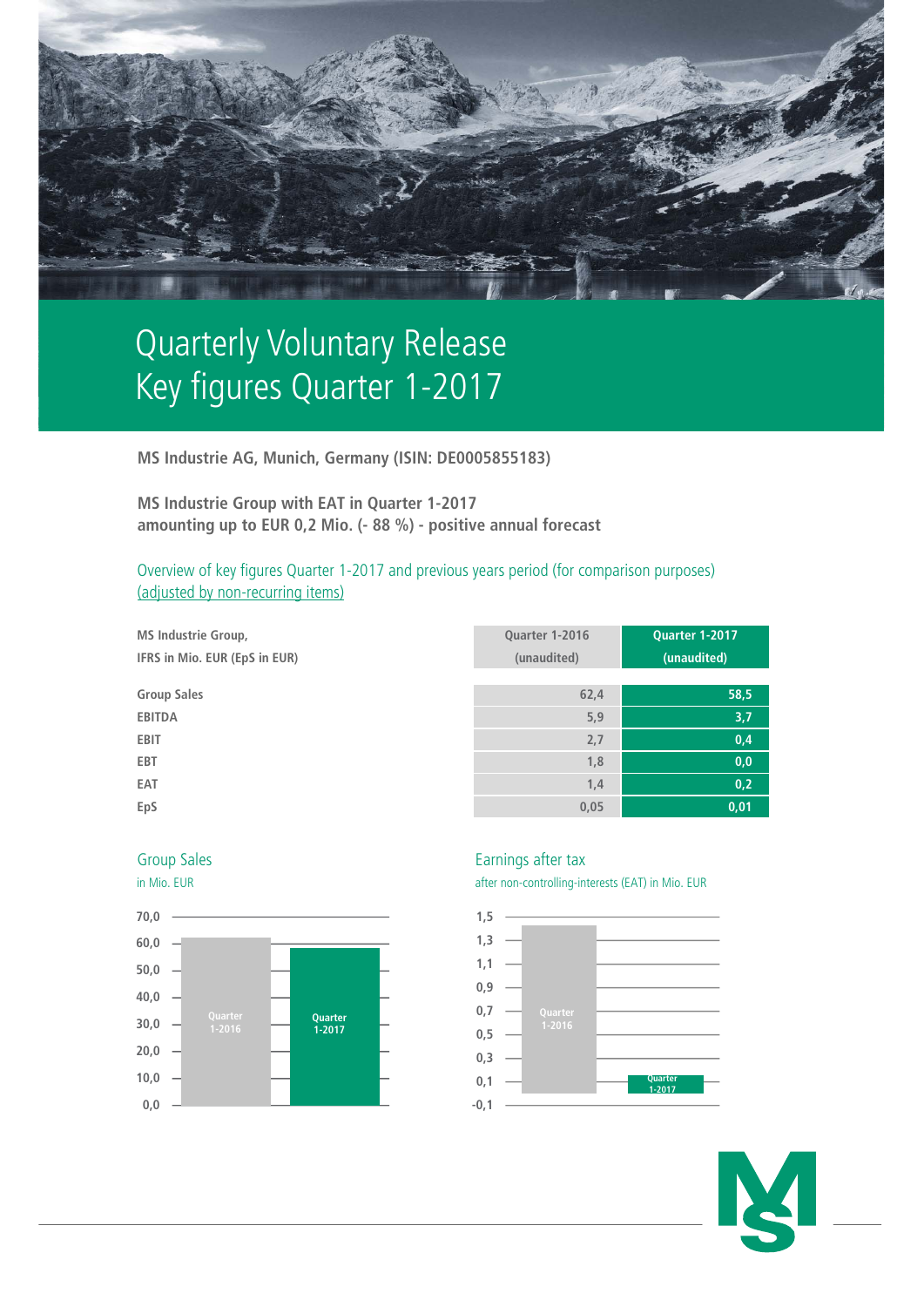

### Munich, May 22, 2017

Dear Shareholders, dear Employees and Business Partners,

MS Industrie AG, Munich (ISIN: DE0005855183), based on the audited key figures of overall fiscal year 2016, published on April 28, 2017, presents on a voluntary base, selected unaudited quarterly IFRS-figures for Q1-2017, showing a satisfactory development.

First 3 months of 2017 are - in accordance with expectations - characterized for MS Industrie-Group in total by a declining sales development, in relation to last year´s reference period Q1-2016. This is especially true for the US sites of the group and here especially in the Powertrain sector. At the German-sites of the Group, the business has performed furthermore encouraging both in comparison with the satisfactory 1st quarter of the previous year as well as compared to the weak 4th quarter of the previous year. Total revenues are in aggregate slightly above plan, which has been set consciously for Q1-2017 on a low level especially in respect to the US-Powertrain-market. The continuing weak business development in Q1 in the US-Powertrain-market has been accompanied with the further strengthening of the EUR/USD exchange rate in Q1, which unfortunately had a negative effect on the total comprehensive income based on the still high volume of US-sales.

Both in the Powertrain Technology Group, also briefly: "Powertrain", and in the Ultrasonic Technology Group, also briefly: "Ultrasonic", the sales development in Q1 was strongly different. Turnover of business unit "Powertrain" on the one hand is approximately -14 % below the sales of the previous year´s period. Thereof turnover of sub-business unit "Powertrain – Diesel" is approximately -16 % below the sales of the previous year´s period. The sub-business unit "Powertrain – Electro" sales are around +7 % above the sales of the previous year´s period. Turnover of business unit "Ultrasonic" on the other hand is around +37 % above the sales of the previous year´s period. Such kinds of seasonal revenue fluctuations are usual in the business unit "Ultrasonic", with its underlying core business manufacturing of (special) machines and are due to unsteady customer acceptances and delivery dates of finished machines.

Sales revenues of business segment "Powertrain" made for a percentage of around 79 % and sales revenues of segment "Ultrasonic" made for a percentage of around 21 % to the total consolidated group sales in Q1-2017.

Order backlogs end of April 2017 amounted to a total of around Mio. EUR 129; in the "Ultrasonic"-segment about 2 % and in the "Powertrain"-segment around 10 % above the average order backlog in the first four months of the previous year.

The performance of MS Industrie-Group in Q1-2017 was also satisfactory in terms of the essential earnings indicators, particularly earnings before interest, taxes, depreciation and amortization – EBITDA - ,operating earnings before interest and tax - EBIT - , earnings before tax - EBT - , earnings after tax - EAT - and last but not least "Earnings per Share" – "EPS" - .

This against the background of a continuously recovering European commercial vehicle market with a registration increase of 7,5 % in Q1-2017 compared to the same quarter last year (increase in registrations in Germany: 7,5 %) and of 10,0 % in March 2017 compared to the same month last year, as the recent periodic evaluation, as of April 26, 2017, of "ACEA" ("Association des Constructeurs Européens d´Automobiles", Brussels), again reconfirmed. The European market for heavy commercial vehicles over 16 tons has developed even a little more weak in Europe with a registration increase of 4,8 % in Q1-2017 compared to the same quarter last year (increase in registrations in Germany: 4,9 %) (Source also: "ACEA", April 26, 2017). These figures give us furthermore positive expectations, especially considering the fact that 2015 and 2016 have been satisfactory years for the European commercial vehicle industry at best.

The US market for midsized and heavy trucks was expectedly still below previous year in terms of order income in March 2017 year on year with approximately -5 %, as, for example, from the current statistics of the private US-research firm "Rhein Report" can be read. Compared to previous month February 2017 the order income raised again by around 21 %, after increasing by 22 % in January 2017 and by 28 % in February 2017 compared to previous month. This means that, according to a most recent "Rhein Report"-evaluation, order backlogs in the heavy truck segment with 109.000 units are at its highest level since April 2016, but still are below the level end of 2016. According to a press release of the private US-research firm "FTR" the "class 8"-order income April 2017 with a total of 23.600 units was again around 5 % above March and 77 % above prior year´s period. This indicates even more, that the slow and moderate market recovery scenario on the US-heavy duty-truck-market which was the basis for the company´s planning and forecast process at the beginning of the year, with an assumption of "class 8"-sales totaling 230.000 units on the USmarket as a whole in current year 2017, will probably fulfill. Indeed, the most important market-recovery impact is still expected for the second half of the year.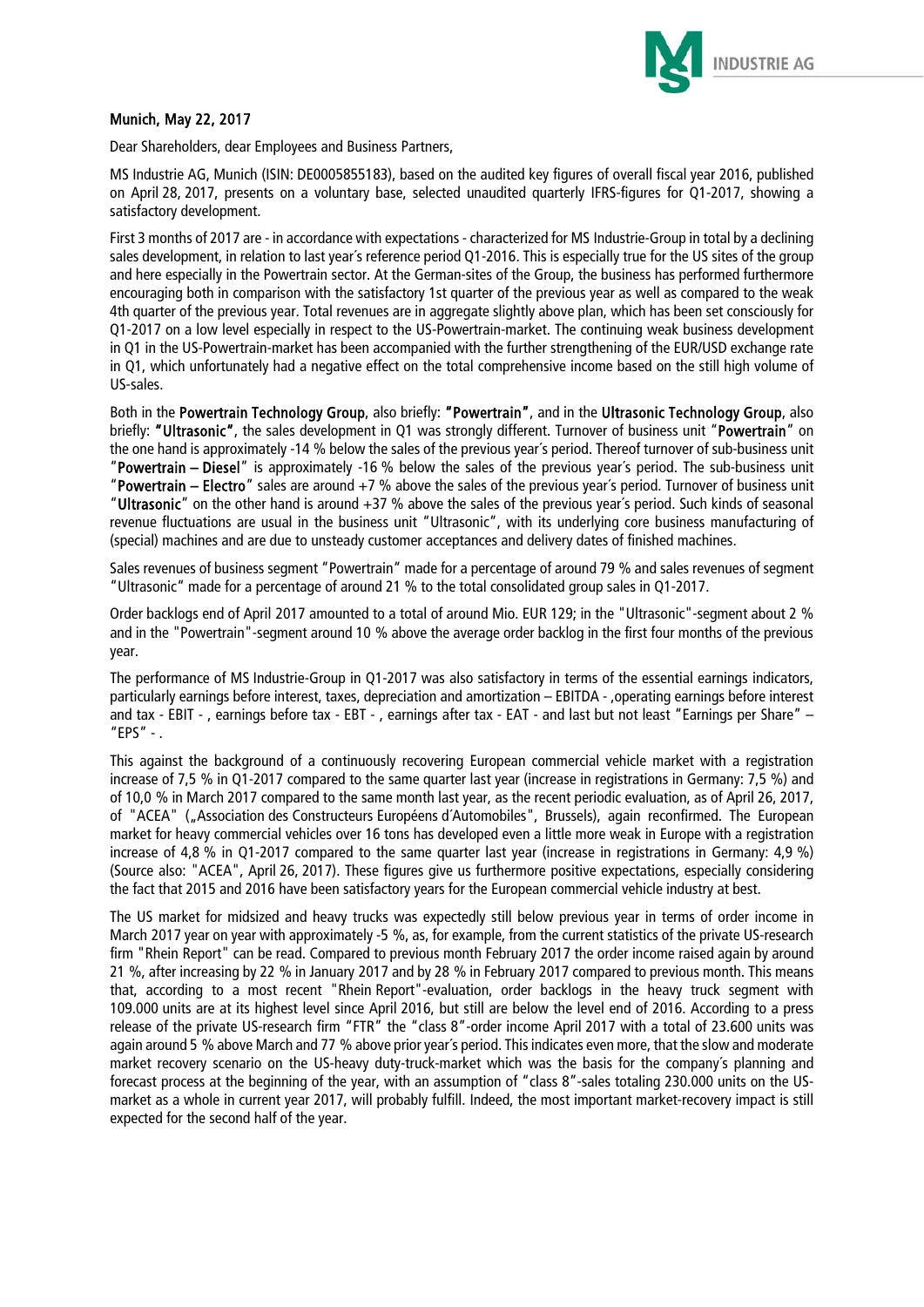

#### Key figures for Q1-2017 (January to March 2017), adjusted by non-recurring items of previous year´s period as specifically described below, are as follows:

In previous vear's period the profit and loss-key figures have been influenced by positive and negative non-recurring items, which are as follows. In the actual reporting period Q1-2017 there have been no non-recurring items with a significant influence on profit and loss, therefore adjusted key figures equal unadjusted key figures.

Non-Recurring Items with an influence on profit and loss in previous year´s period are essentially currency losses from procurement processes with predefined suppliers of around Mio. EUR -0,6, which are reflected in the cost of materials, and reimbursements incurred from the previous fiscal year´s additional costs arising from the insolvency of a supplier in the amount of approximately Mio. EUR +0.2 (other income) as well as relocation costs of the "Powertrain"-division of former MS Spaichingen GmbH to the new premises in Trossingen in the amount of around Mio. EUR -0,6 (other expenses). All amounts before tax.

Total adjusted **Consolidated Revenues** for Q1-2017 are at Mio. EUR 58,5 (prev. Mio. EUR 62,4), with -6,1 % being slightly below the previous year's first quarter and in line with plan.

Total adjusted **Factory Output**, including positive changes in inventory, totaling to around Mio. EUR 0,5 (prev. Mio. EUR 3,7), is around Mio. EUR 59,0 (prev. Mio. EUR 66,1) and so as well with -10,7 % significantly below previous year´s period output.

In the regional sales-market USA / Canada ("North America") the achieved revenues in Q1-2017 are totaling to Mio. EUR 16,0 (prev. Mio. EUR 24,5). Thus around 27,4 % (prev. 39,3 %) of consolidated total revenues of MS Industrie-Group in Q1-2017 have again been achieved in the North American market, this means a decrease by around -34,6 %.

Adjusted gross profit amounts with Mio. EUR 27.6 (prev. Mio. EUR 29.6) slightly below previous year's period. The adjusted gross profit margin has also decreased by 0,3 percentage points from 47,4 % to 47,1 %.

Adjusted earnings before interest, taxes, depreciation and amortization - EBITDA – in Q1 amount to Mio. EUR 3,7 (prev. Mio. EUR 5,9), adjusted operating profits before interest and tax - EBIT - amount to Mio. EUR 0,4 (prev. Mio. EUR 2,7).

The Group's adjusted profit before income tax -  $EBT -$  in Q1 amounts to around Mio. EUR 0,0 (prev. Mio. EUR 1,8). The result after taxes and minority interests - **EAT** - in Q1 amounts to around Mio. EUR 0,2 (prev. Mio. EUR 1,4).

Total comprehensive income for Q1-2017 before adjustments amounts to Mio. EUR -0,3 (prev. Mio. EUR -0,1). The difference between earnings after tax (EAT) and total comprehensive income after income taxes in Q1 primarily results from negative foreign currency translation differences (EUR-USD) recognized in other comprehensive income ("OCI") without profit impact in a total amount of Mio. EUR -0,3 (prev. Mio. EUR -0,8).

Earnings per share - "EPS" - attributable to the shareholders of the parent company MS Industrie AG - based on the weighted average number of shares issued until March 31, 2017 (on average 29,9 million shares) - in accordance with IAS 33 (basic and diluted) amount to EUR 0,01 (prev. basic and diluted: EUR 0,05 based on 29,8 million shares).

As of March 31, 2017, Cash and cash equivalents in the group in total amount to Mio. EUR 3,2 (Dec. 31, 2016: Mio. EUR 4,1). Liquid funds as of March 31, 2017 amount to Mio. EUR -3,3 (Dec. 31, 2016: Mio. EUR +0,9), this means a decrease compared to the ending balance of 2016 by Mio. EUR -4,2. The decrease in liquid funds is mainly due to a significant increase in accounts receivable, which is adding to the planned negative cash flows from investing activities and financing activities.

The Group's Equity Ratio has slightly decreased compared to December 31, 2016 and now amounts to 31,8 % (December 31, 2016: 33,7 %), while total assets have increased by 5,5 %. The slightly decreased equity ratio - beside the negative total comprehensive income - is primarily due to the slight increase in total assets. The increase in total assets is primarily due to a reporting date driven working capital build-up in the MS Industrie-Group.

Equity and non-controlling interests have decreased in absolute figures by Mio. EUR -0,3 to Mio. EUR 51,5 as at March 31, 2017 (December 31, 2016: Mio. EUR 51,8), also mainly due to the negative total comprehensive income.

The number of **Employees** in the group continued to increase according to plan to a number of 1.132 permanent employees on March 31, 2017, compared to 1.114 permanent employees as at December 31, 2016.

In Q1-2017 there have been no changes in the consolidated group structure compared to December 31, 2016.